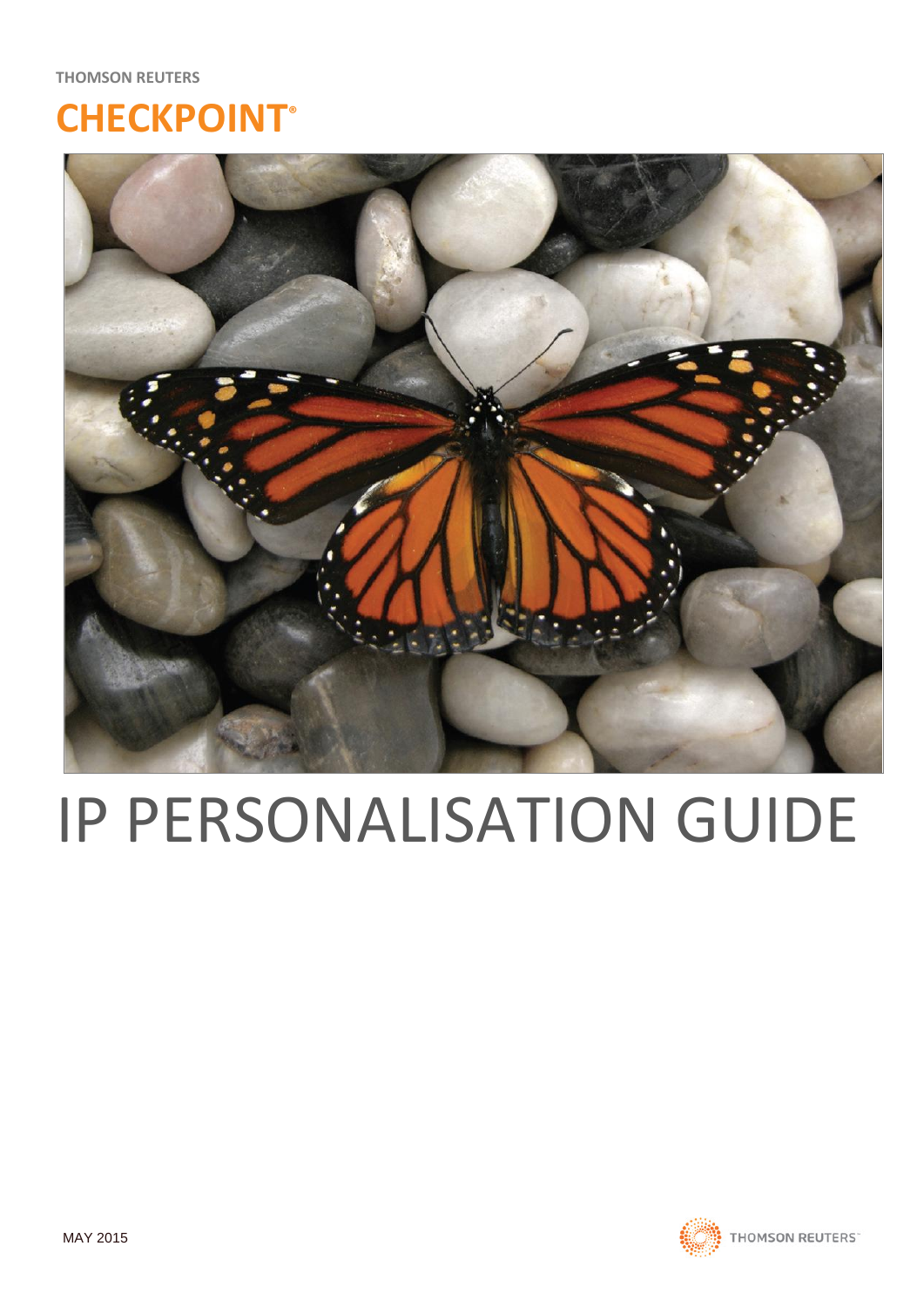

## IP PERSONALISATION GUIDE

#### What is IP Personalisation?

IP Personalisation enables organisational users to have seamless access to Checkpoint and personalised features such as Preferences, Folders, Quicklinks, History and Alerts. IP Personalisation requires a one-time registration to create a personal profile which allows the site to identify you and your organisation's IP address.

#### Accessing Checkpoint

As an IP user you gain access by clicking the **IP Users Sign In** link to Checkpoint.

Alternatively, you may have access via a link provided on your local intranet or a favourite you have previously saved to your browser.

| OnePass Sign In                    | IP Users Sign In |
|------------------------------------|------------------|
| Username                           |                  |
| <b>MyOnePass</b>                   |                  |
| Password                           |                  |
|                                    |                  |
| Forgot my username or password     |                  |
| Save my Username                   |                  |
| Save my Username and Password      |                  |
| Sign In                            |                  |
| Create a new OnePass profile       |                  |
| Update an existing OnePass profile |                  |
| Learn more about OnePass           |                  |

### Set up IP Personalisation

j

When you select a feature requiring personalisation, eg, Alerts or Folders, you will be given **three options** as shown in the screen shot below.

| Personalisation                                                                                                                                                                           |                                                                                                                                               |                                                                                                      |
|-------------------------------------------------------------------------------------------------------------------------------------------------------------------------------------------|-----------------------------------------------------------------------------------------------------------------------------------------------|------------------------------------------------------------------------------------------------------|
| Some features on Checkpoint require a User Profile before they can be accessed.                                                                                                           | You can create a User Profile by entering your e-mail address and password so that we can remember you next time you visit.                   |                                                                                                      |
| <b>B</b> No thanks                                                                                                                                                                        | <b>3</b> I need to create a new profile                                                                                                       | I already have a profile created<br>Ð                                                                |
| Personalisation isn't mandatory, you can carry<br>on with the view you have currently. This is<br>useful if more than one person uses the PC<br>you are using to access this application. | That's fine, use this option to get started. You'll<br>just need to give us some basic login<br>information and we can begin personalisation. | Even easier, simply log in and we can set your<br>environment to your previously set<br>preferences. |
| <b>SKIP THIS STEP</b>                                                                                                                                                                     | <b>CREATE A NEW PROFILE</b>                                                                                                                   | <b>LOG ME IN</b>                                                                                     |
|                                                                                                                                                                                           |                                                                                                                                               |                                                                                                      |
|                                                                                                                                                                                           |                                                                                                                                               |                                                                                                      |
|                                                                                                                                                                                           |                                                                                                                                               |                                                                                                      |
| Option 1                                                                                                                                                                                  | Option 2                                                                                                                                      | Option 3                                                                                             |

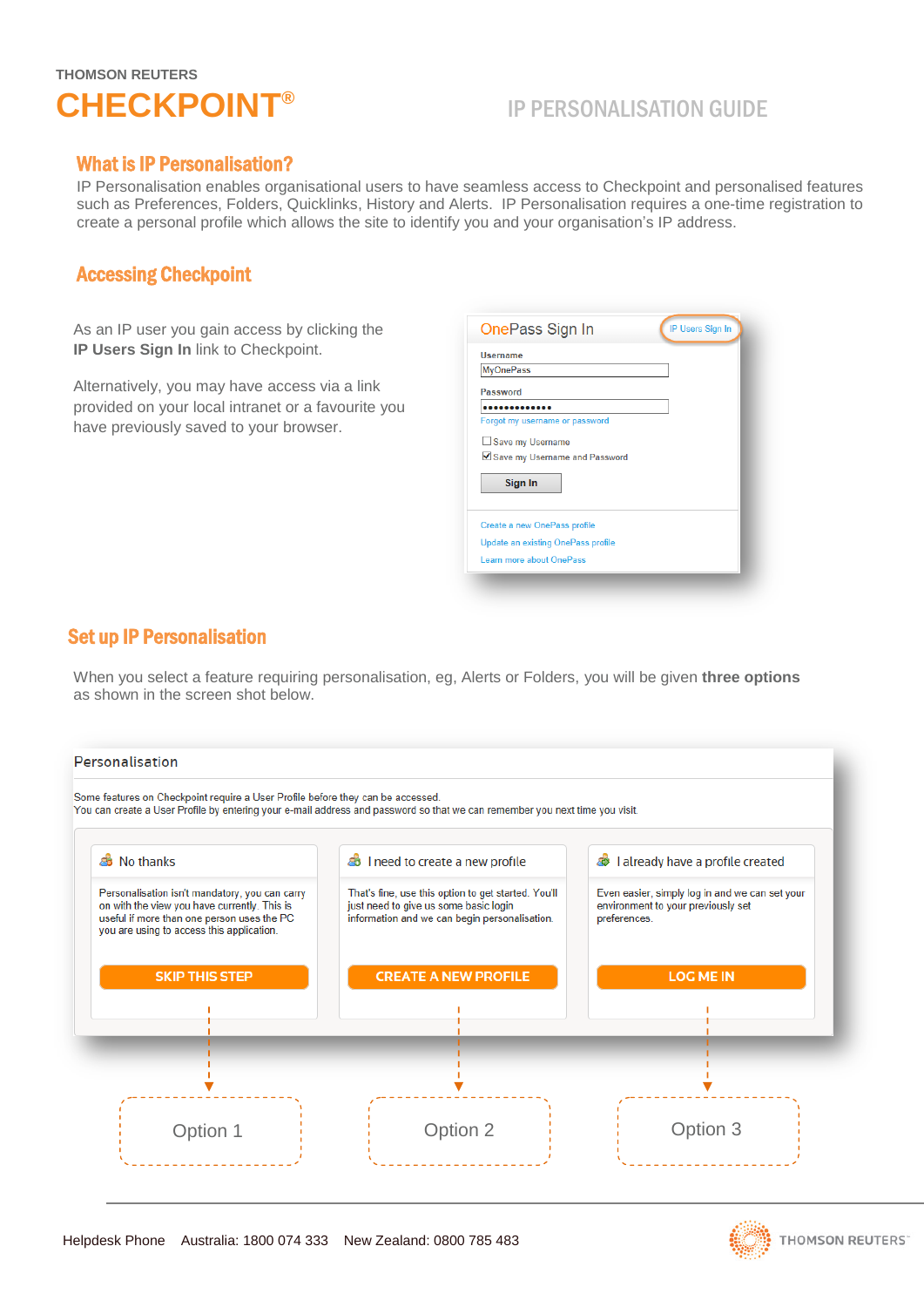

## IP PERSONALISATION GUIDE

#### Option 1: Skip this Step

In the **No thanks** box, click the **Skip This Step** button if you do not want to set up a personal profile. This option does not alter your IP view. Clicking Skip This Step will display the Checkpoint homepage.

Please note when you select Option 1 you will not have access to all Checkpoint functionality such as: Preferences, QuickLinks, History, Folders and Alerts.



#### Option 2: Create a New Profile

Choose Option 2 to **Create a New Profile** to gain access to all the system functionality available in Checkpoint including Preferences, QuickLinks, History, Folders and Alerts. You will be required to create a username and password and use this when logging into Checkpoint via your IP range.

If you are new Checkpoint user, you will required to complete this step even if you have access to other Thomson Reuters products such as Westlaw or Proview.

#### **Step 1:**

Click the **Create a New Profile** button to set up a personal profile. You will need to provide a name and an email address.



#### **Step 2:**

Enter your first and last name and an email address then click the **Create a New Profile** button.

| Personalisation : Create a new Profile<br>To begin personalisation, simply provide us your basic details below and we can get started. |                      |  |
|----------------------------------------------------------------------------------------------------------------------------------------|----------------------|--|
|                                                                                                                                        |                      |  |
| <b>First Name:</b>                                                                                                                     |                      |  |
| <b>Last Name:</b>                                                                                                                      |                      |  |
|                                                                                                                                        | Create a new profile |  |
|                                                                                                                                        |                      |  |

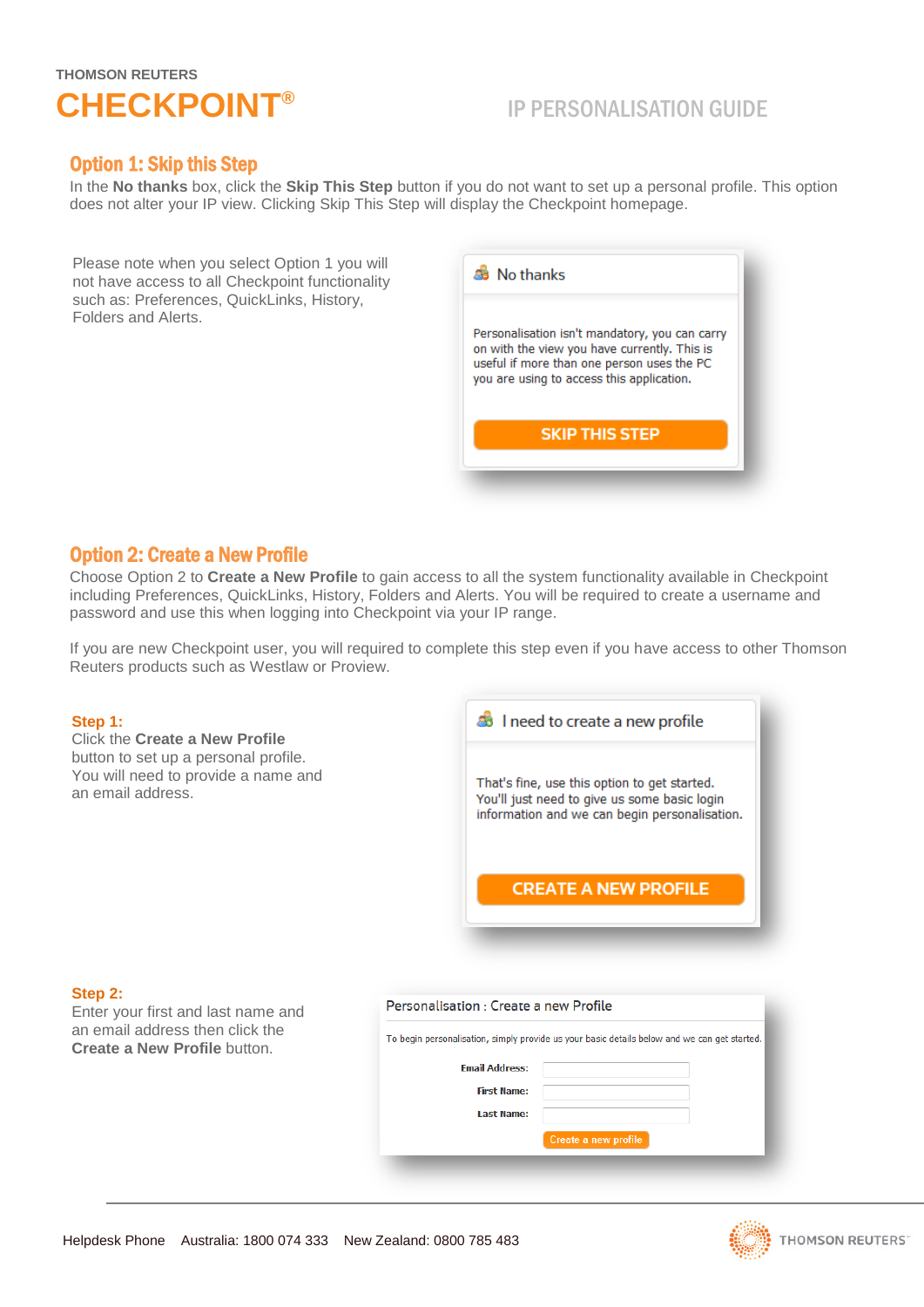

## IP PERSONALISATION GUIDE

#### **Step 3:**

The **Personalisation Registration** message will appear advising you an email has been sent to your email address to validate your account.

Thank for you creating your profile. An email will be sent to JaneDohCP@qmail.com, with instructions on how you can confirm your account. Once you click on the link on the email to validate your account, you will be able to personalise your experience.

**Back to Personalisation** 

#### **Step 4:**

To complete the Personalisation Registration process, click on the hyperlink in the body of the email. This will open the **Register a new OnePass Profile** form.

This e-mail was sent automatically by Checkpoint in response to your request to create a personalised profile.

Please click here to complete the registration of your personalised profile. If the above link doesn't work, please copy and paste the following URL into the browser:

https://onepass.thomsonreuters.com/v2/new/create? regid=janedohcp@gmail.com:rUtJrteCOb&productid=CPAU&Email=JaneDohCP@gmail.com&fn=Jane &In=Doh&returnTo=http://www.checkpointau.com.au/maf/app/authentication/logmein

Please contact Customer Help Desk on 1300 133 041 for password and technical assistance.

#### **Step 5:**

**To Register a new OnePass Pro** enter your choice for username a password into the appropriate fie and confirm your new password. Choose a security question and o **Create Profile**.

|                           | Register a new OnePass Profile                                                 |
|---------------------------|--------------------------------------------------------------------------------|
| Pass Profile,             | Register for a new Profile within OnePass by entering the information below.   |
| ername and                | <b>Your Information</b>                                                        |
| priate fields<br>เรรword. | <b>First Name</b><br>Jane<br><b>Last Name</b>                                  |
| ion and click             | Doh                                                                            |
|                           | <b>Email Address</b><br>JaneDohCP@gmail.com                                    |
|                           | <b>Confirm Email Address</b>                                                   |
|                           | JaneDohCP@gmail.com                                                            |
|                           | Alternate Email Address(es) (Optional)                                         |
|                           | Comma Separated                                                                |
|                           | <b>Username and Password</b>                                                   |
|                           | <b>Username</b><br>JaneDohCP                                                   |
|                           | Password                                                                       |
|                           |                                                                                |
|                           | <b>Confirm Password</b>                                                        |
|                           |                                                                                |
|                           | <b>Security Question</b>                                                       |
|                           | If you forget your OnePass username or password, we will ask you this question |
|                           | ▾<br>What is your city of birth?                                               |
|                           | Answer                                                                         |
|                           | <b>BRISBANE</b>                                                                |
|                           | <b>Create Profile</b>                                                          |
|                           |                                                                                |



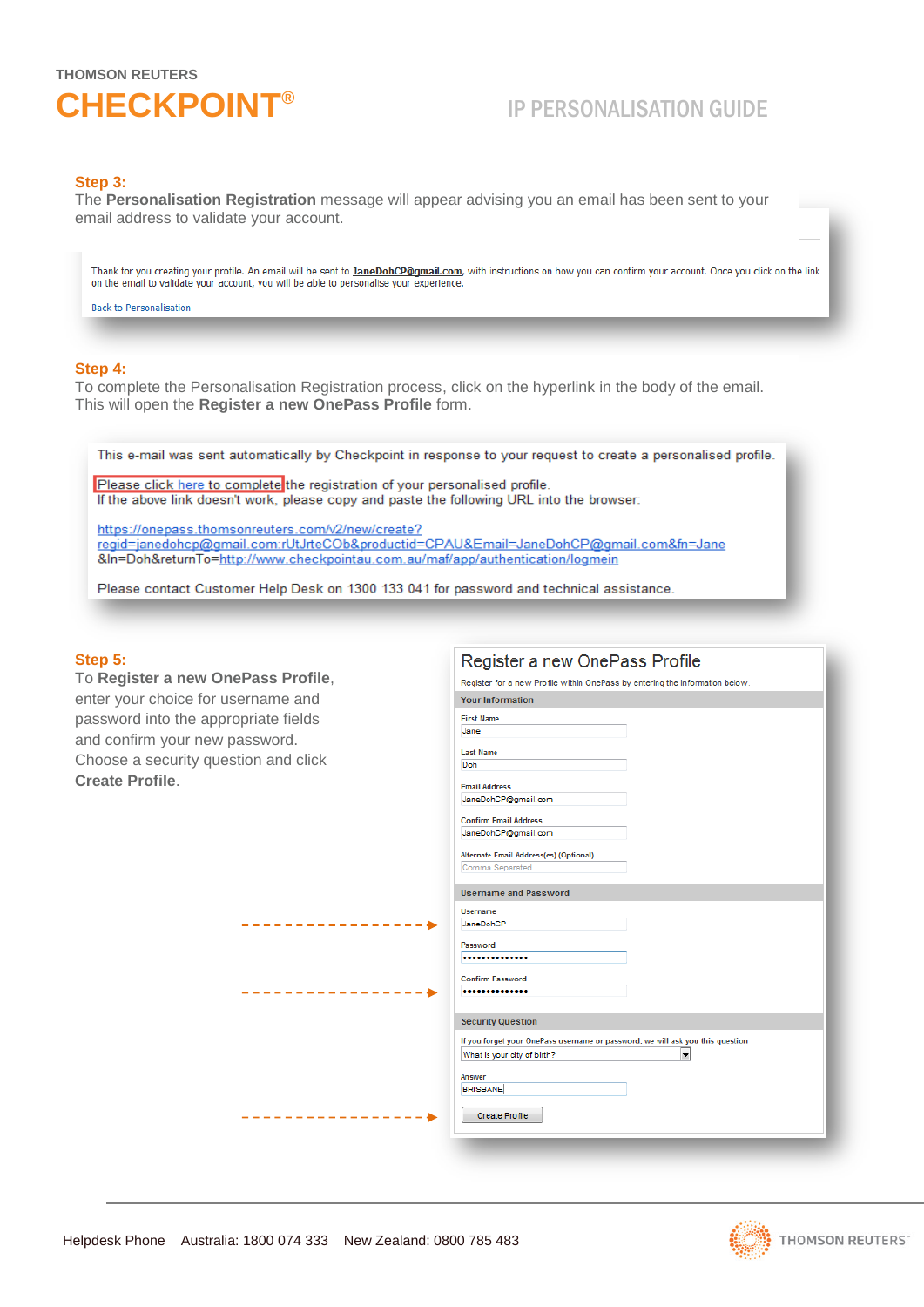## **THOMSON REUTERS CHECKPOINT®**

## IP PERSONALISATION GUIDE

#### **Step 6:**

An **information box** will appear to confirm your profile has been created. You can then **return to** Checkpoint [www.checkpointau.com.au](http://www.checkpointau.com.au/) to sign in and continue personalising your account.

Your OnePass Profile was successfully created, and the Registration Key specified was added

You can continue managing this OnePass Profile by using the menu options above, click "Sign Out" to manage another OnePass Profile, or click the "Return To" button above

#### **Step 7:**

Enter your **username and password** and click **Sign In**.

**Tip**: Once you have created a personalised IP Profile we recommend you tick the **Save my Username and Password** check box with your username and password entered then click **Sign In**. This will ensure you are seamlessly logged in to your personalised IP Profile in future without having to enter your details.

| <b>Username</b>                |  |
|--------------------------------|--|
| <b>JaneDohCP</b>               |  |
| Password                       |  |
|                                |  |
| Forgot my username or password |  |
| Save my Username               |  |
| Save my Username and Password  |  |
| Sign In                        |  |

**Step 8:**

You will then be requested to validate **your preferences**.

#### **Welcome to Checkpoint!**

Learn more about OnePass

Before you get started, please spend a couple of minutes customising your preferences so we can personalise your experience around your requirements.

You'll only need to do this once, although you can change these at any time by clicking on the Preferences option at the top of the page at any time.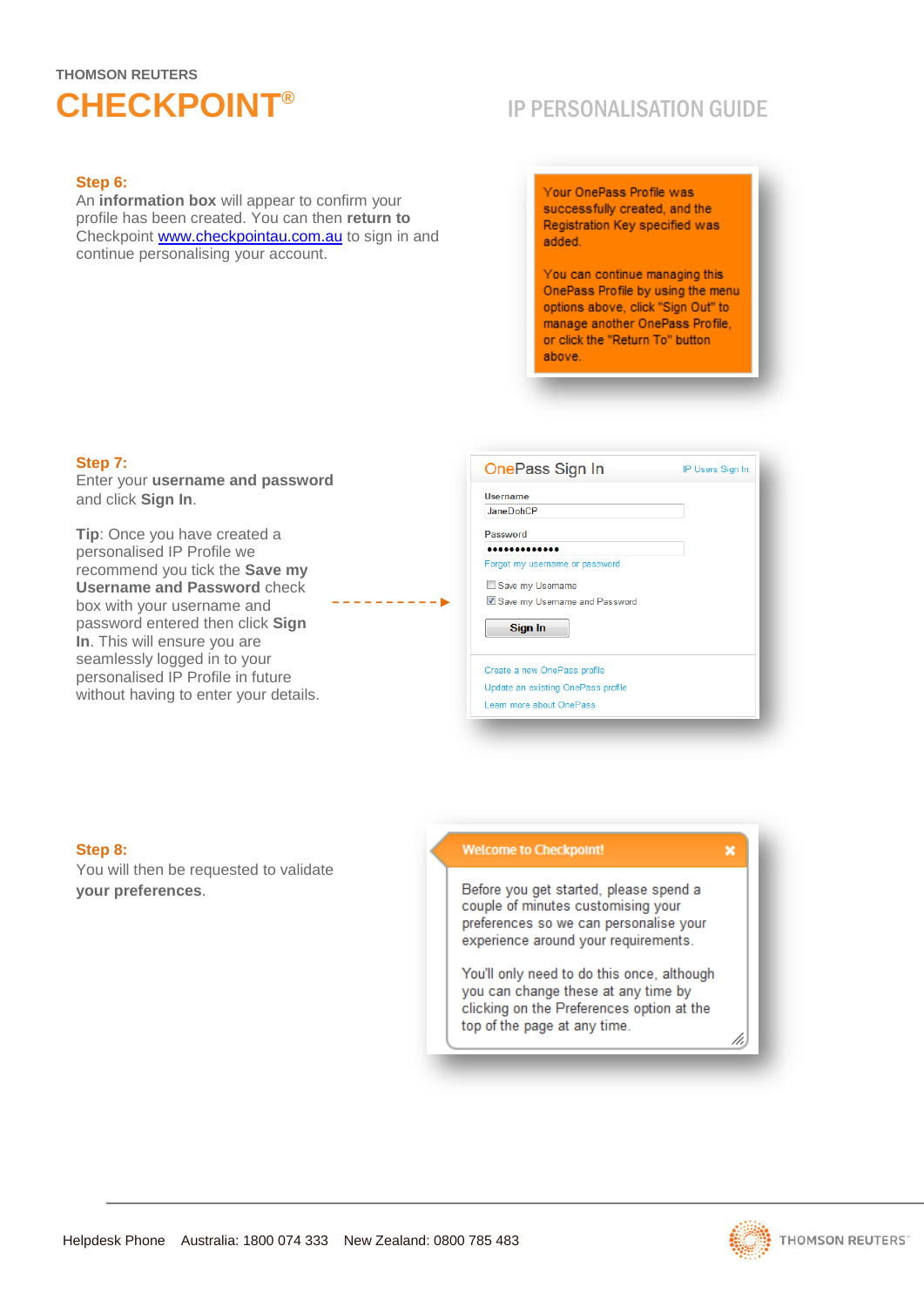## **THOMSON REUTERS CHECKPOINT®**

## IP PERSONALISATION GUIDE

| Step 9: The My Preferences page will                             | My Preferences                                                        |                                                        |  |
|------------------------------------------------------------------|-----------------------------------------------------------------------|--------------------------------------------------------|--|
| be displayed. Select your preferences                            | <b>Account details</b>                                                |                                                        |  |
| and click the Update button.                                     | Email                                                                 | reutersTest@thomson.com                                |  |
|                                                                  | Timezone                                                              | (UTC+10:00) Australia (Melbourne)<br>$\checkmark$      |  |
|                                                                  | General                                                               |                                                        |  |
|                                                                  | Which do you want to be the starting point<br>of Checkpoint:          | (a) Home<br>◯ Research<br>◯ Tools                      |  |
|                                                                  | Search Results per page (only applicable<br>to Document List view):   | $\bigcirc$ 10<br>◉ 25<br>$\overline{O}$ 50             |  |
|                                                                  | Terms in Context (number of extracts):                                | $\bigcirc$ 1<br>$\odot$ 2<br>$\bigcirc$ 3<br>$\odot$ 4 |  |
| Note: You can change your<br>preferences at any time by clicking | Research Browse by:                                                   | Content Type<br>◯ Product<br>◯ Subject Area            |  |
| on the Preferences menu option                                   | Search Results view:                                                  | $\bigcirc$ Least<br>O Most                             |  |
| located on the top orange toolbar.                               | <b>Delivery Options</b>                                               |                                                        |  |
|                                                                  | <b>Default output Options:</b>                                        | ✔<br><b>Display Status Indicators</b>                  |  |
|                                                                  |                                                                       | ✔<br><b>Highlight Search Terms</b>                     |  |
|                                                                  |                                                                       | ✔<br><b>Include Live Links</b>                         |  |
|                                                                  |                                                                       | ✔<br><b>Include Summary Page</b>                       |  |
|                                                                  |                                                                       | ✔<br><b>Include History Notes</b>                      |  |
|                                                                  |                                                                       | <b>Include Footnotes</b><br>✔                          |  |
|                                                                  | Default attachment:                                                   | $\bigcirc$ HTML<br>O PDF<br>◯ Word                     |  |
|                                                                  | Jurisdiction                                                          |                                                        |  |
|                                                                  | Site Wide Jurisdiction of Precedence:                                 | a Australia<br>◯ New Zealand                           |  |
|                                                                  | Administration                                                        |                                                        |  |
|                                                                  | Click here to view Contacts in your account and manage contact groups |                                                        |  |
|                                                                  | Password                                                              |                                                        |  |
|                                                                  | Click here to change your password.                                   |                                                        |  |
|                                                                  |                                                                       | <b>UPDATE</b>                                          |  |
|                                                                  |                                                                       |                                                        |  |

## Option 3: Log Me In

If you have previously set up a Checkpoint profile and personalised your account preferences, choose **I already have a profile created** and click the **Log Me In** button.